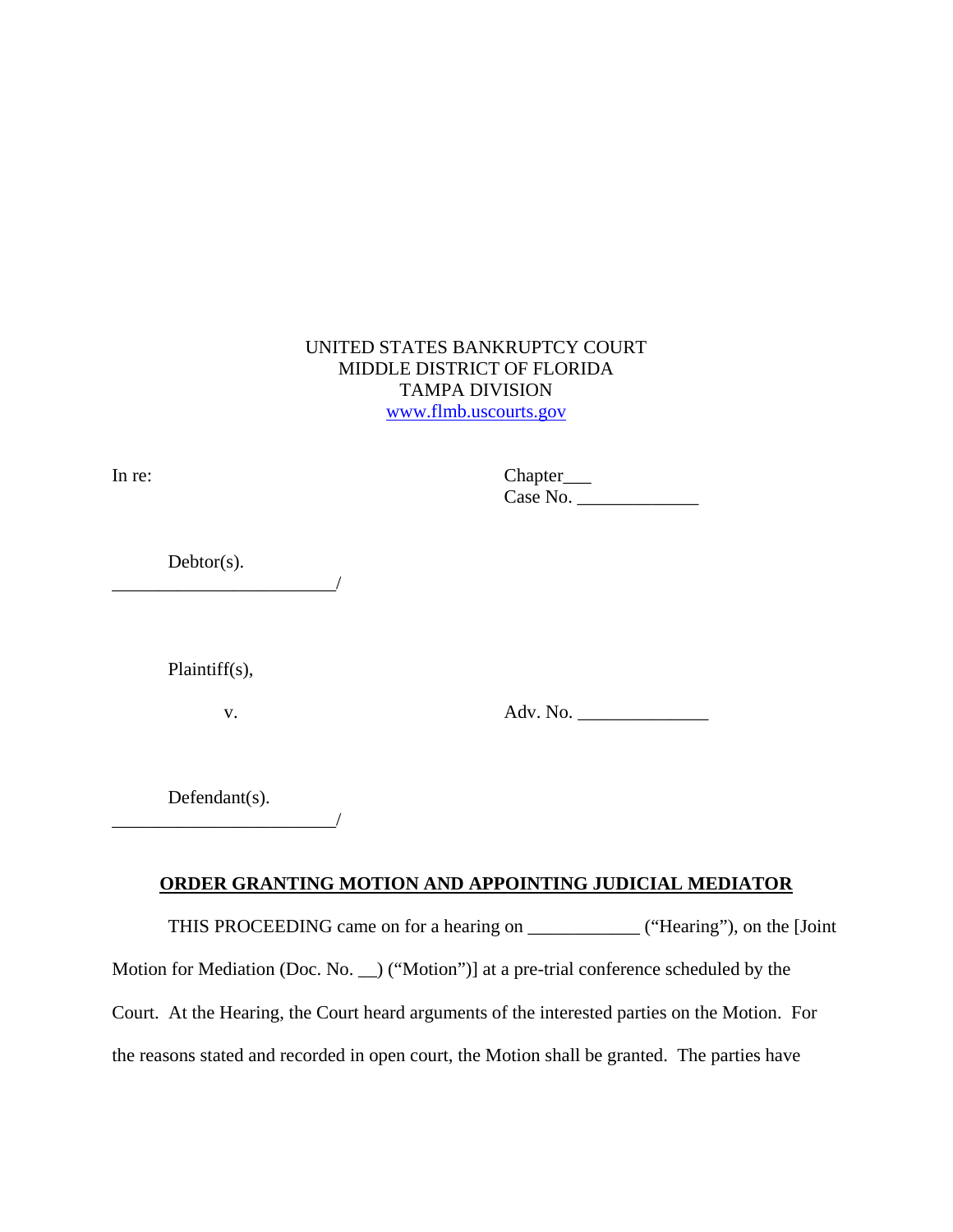selected the Honorable \_\_\_\_\_\_\_\_\_\_\_\_\_ ("Judge \_\_\_\_\_\_") as mediator, and Judge \_\_\_\_\_\_\_\_ has agreed to serve as a judicial mediator in this adversary proceeding. Accordingly, it is

## **ORDERED:**

 1. The Motion is GRANTED, and the parties are directed to mediation pursuant to the mediation procedures set forth in M.D. Fla. L.B.R. 9019-2.

2. The Honorable \_\_\_\_\_\_\_\_\_\_, in his [her] official capacity as a United States Bankruptcy Judge for the United States Bankruptcy Court for the Middle District of Florida, is hereby appointed as judicial mediator in this proceeding.

 3. The mediation shall be conducted in the chambers of Judge \_\_\_\_\_\_\_ at a time as he [she] shall direct.

 4. The parties are ordered to comply with such requirements with respect to the mediation as may be imposed by Judge \_\_\_\_\_\_\_\_\_ regarding a pre-mediation conference, mediation submissions, or otherwise. Counsel for the plaintiff shall forthwith contact Judge

\_\_\_\_\_\_\_\_\_\_\_'s chambers to inquire about such requirements and communicate such requirements to other counsel.

 5. Each party shall attend the mediation with counsel and the individual client or corporate client representative with full and absolute authority to agree to a mediated settlement. If an impasse is reached with respect to the mediation as a result of the failure of a party to comply with this requirement, such party shall be liable for sanctions to include payment of all fees incurred by the other parties to this proceeding in connection with the mediation.

 6. The Court requests that within five (5) days following the conclusion of the mediation conference, Judge \_\_\_\_\_\_\_\_ file a mediation report indicating whether all required parties were present and had authority to settle the proceeding. The report shall also indicate

2